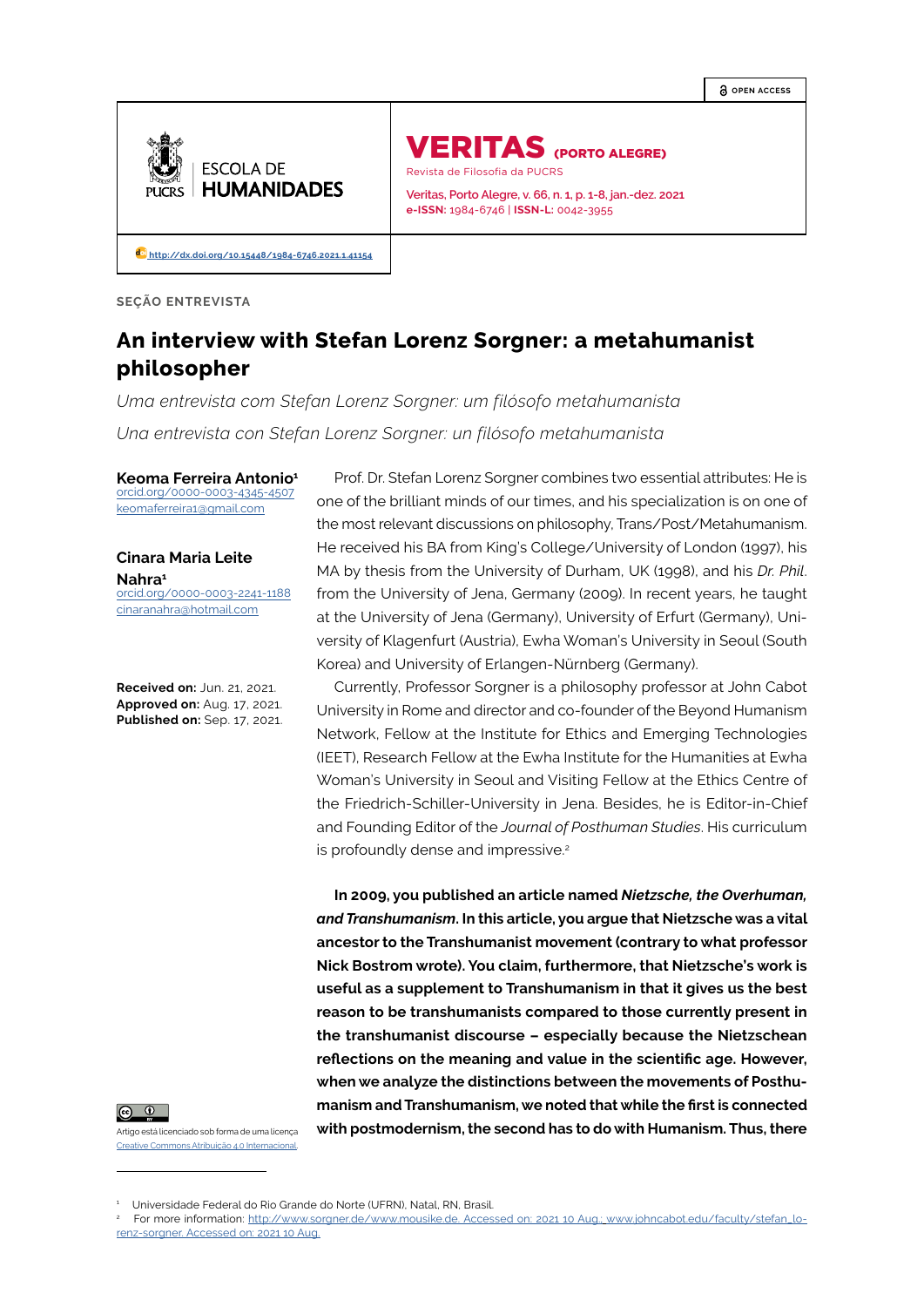# **would be a contradiction to consider Nietzsche as an ancestor of the Transhumanism, being this movement a Neohumanism?**

The issue you are raising is an important one indeed. Several different aspects need to be considered. Firstly, a wide and a narrow understanding of transhumanism can be distinguished. The wide understanding of transhumanism includes a description of qualities to which all transhumanists subscribe to, but it does not include a judgement on ontological issues, which, however, is contained in the narrow understanding of transhumanism. The central aspect which is characteristic for transhumanism is positivity concerning technologies. Being a transhumanist, you must regard the use of technologies for improving the quality of life of persons by radically moving beyond their current limitations as beneficial. Thereby, the likelihood of the coming about of the posthuman is increased. Who the posthuman is, which technologies are being regarded as most promising and whether a libertarian or a social, liberal democratic system represents the best possible political system for achieving this goal are some of the questions with which transhumanists are concerned. Positivity concerning the use of technologies is an attitude which is not necessarily connected to any ontology. Christians can hold it in the same way as atheists. This brings us to the narrower understanding of transhumanism. In contrast to the wide understanding, it encompasses an ontological dimension, as empirical surveys, e.g. on the IEET website, have confirmed that most transhumanists are naturalists, which limits the existence of entities solely to whatever is empirically accessible. When the relationship between humanism and transhumanism is being discussed, the definition of transhumanism becomes relevant.

Furthermore, there has been a lack of reflection on the meaning of humanism among those who see transhumanism as a continuation of humanism. There are as many understandings of humanism as there are scholars, but when it comes to the issue in question, two different understanding of humanism are prominent. Again it comes down to the question of the relevance of the ontological dimension. Should humanism solely be associated with the affirmation of the use of reason or should it be associated with the use of a specific ontological understanding of reason, namely a non-naturalist understanding of reason? This is the crucial issue. Are La Mettrie, and Nietzsche or Descartes, and Kant representative of the humanism which we take into consideration here? Descartes and Kant identified reason with an immaterial substance. According to Nietzsche reason is the result of evolutionary naturalist processes. What are the implications for the question concerning the relationship between humanism and transhumanism?

If humanism is simply an affirmation of the use of reason, then transhumanism can be seen as the continuation of humanism, maybe even a hyper-humanism, as reason, engineering as well as the sciences ought to be used for developing technologies for improving the quality of personal lives. However, if we refer to the narrower definition of transhumanism, also consider the ontological aspect of reason, and hold that Descartes and Kant best represent the humanist condition, then we have to come to a different conclusion, as humanism affirms the use of a non-naturalist concept of reason whereas transhumanist affirm the use of a naturalist account of reason. In this case, transhumanism could not be conceptualized as a type of hyper-humanism. I subscribe to this analysis of the relationship between humanism and transhumanism, as transhumanism originated with an article by Julian Huxley in 1951, and Julian Huxley took evolution and naturalism seriously.

Nietzsche, on the other hand, was the first to realize the hermeneutic circle between naturalism and perspectivism, which is the epistemological theory that all philosophical judgements are interpretations. If you are a naturalist, it is highly implausible to affirm a correspondence theory of truth. A non-naive naturalism implies perspectivism, and perspectivism can best be made plausible on the ontological grounding of naturalism. Hence, the hostility between postmodern thinkers and naturalists reveals a lack of reflective philosophical capacities. I have already dealt with this insight in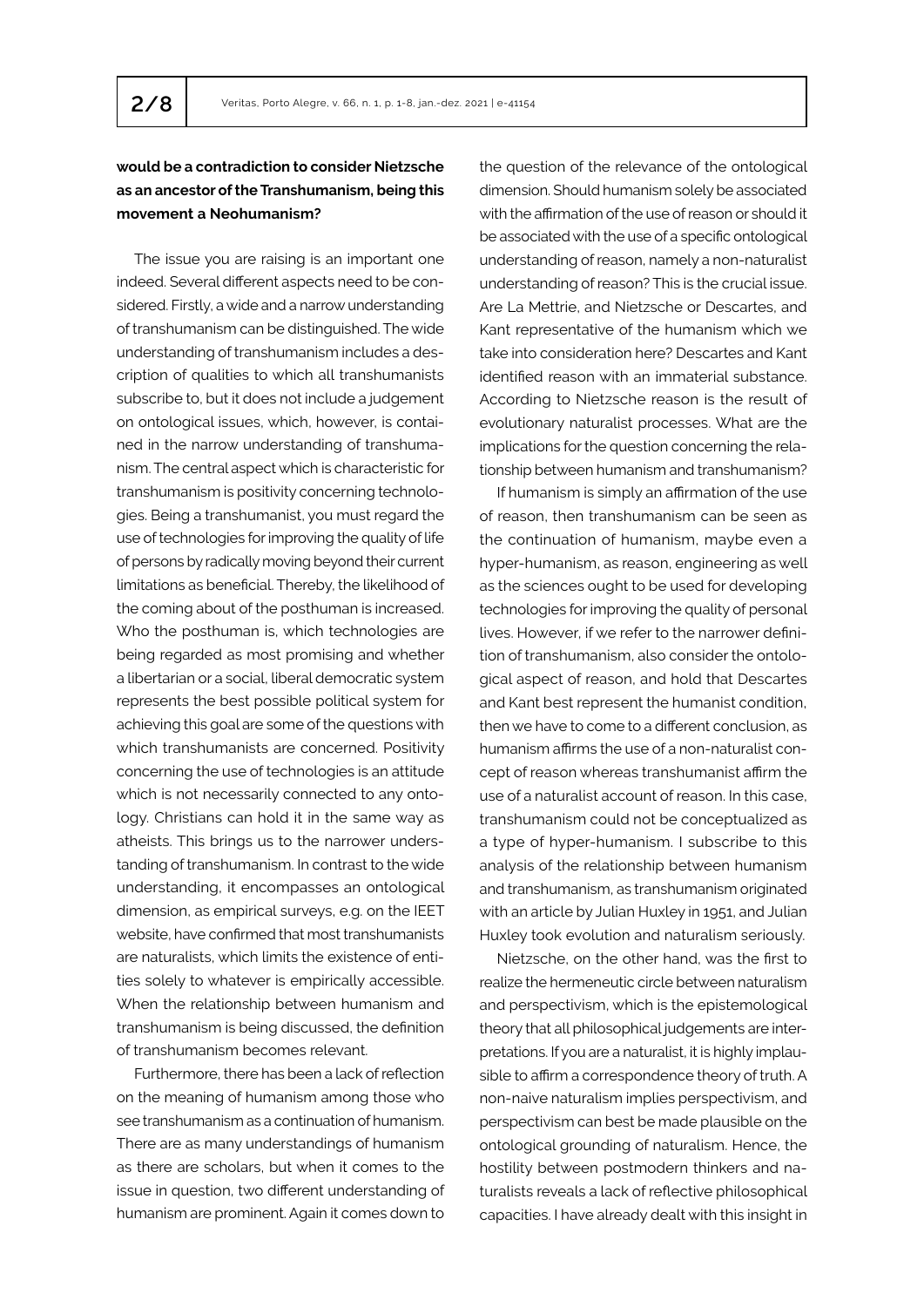the monograph "Metaphysics without Truth" which came out with Marquette University Press in 2007.

**You and Jaime del Val proposed in 2010 the Metahumanism, a new intellectual current. On the 2nd and 3rd of July occurred the** *1st Beyond Humanism Forum Post-Trans-Metahumanist:*  Exchanges in Times of COVID-19 & the 10<sup>th</sup> An*niversary of the Metahumanist Manifesto***. Could you tell us more about this current and the differences between Metahumanism and both Transhumanism and Post-humanism?**

Metahumanism is an approach which rests on the guiding principles of the manifesto. Jaime del Val and I differ with respect to how we explain the relationship of meta- to trans- and posthumanism. Jaime del Val identifies transhumanism with hyperhumanism, which is the reason why he sees many tensions between meta- and transhumanism. I, on the other hand, identify transhumanism with a movement away from humanism, as I explained in more detail in my former answer. I take the notion of "meta" seriously, as the Ancient Greek "meta" both means "beyond" as well as "in between". Hence, metahumanism lies beyond humanism, which is founded in an ontological duality between the material and the immaterial, but also in between trans- and posthumanism. Transhumanism affirms positivity concerning the use of technologies as well as a naturalist ontology. Critical posthumanism stands for perspectivism, as well as the affirmation of non-duality concerning nature and technology. I highlight that transhumanists and critical posthumanists do not recognize sufficiently, how similar their approaches are. In the same way, as there is a hermeneutic circle between naturalism and perspectivism, trans- and critical posthumanism stand in a structurally analogous relationship. Hence, metahumanism is the approach which comes about, if trans- and critical posthumanists learn to think philosophically.

**You told us that you are working on a detailed study entitled** *Philosophical Transhumanism***. We are dying to know about this. Would you**  **like to anticipate some aspects of your research? (Could it be a reply to Professor Francesca Ferrando's book** *Philosophical Posthumanism***?)**

The majority of intellectuals who self-identify as transhumanists as well as critical posthumanists were not philosophers by training. If they had studied philosophy, they were mostly concerned with the analytical tradition. Having studied in the UK as well as in Germany, and having undergone both an analytical as well as a continental training, I intend to raise the level of complexity of philosophical reflections on transhumanism. So far, transhumanism has been dominated by scientists, engineers, and computer experts, and many transhumanists rather see themselves as PR intellectuals rather than critical thinkers.

Francesca Ferrando's monograph "Philosophical Posthumanism" intends to raise the level of complexity of philosophical reflections when it comes to critical posthumanism. My own monograph intends to do the same with respect to transhumanism. Thereby, my main focus are digital (raising doubt concerning mind-uploading; rethinking the meaning and relevance of digital data) as well a gene technologies (gene modification and traditional education as structurally analogous procedures; selection of fertilized eggs after IVF and PGD as structurally analogous procedures), as I regard them as most significant for promoting transhumanist' goals. Furthermore, I explain my philosophical take which is a hermeneutic transhumanism, which leads to a fictive ethics, i.e. norms and values cannot claim any epistemological superiority, but they are contingent nodal points which are the result of power struggles. My own approach argues that suffering is morally relevant, radical plurality is a wonderful achievement, which always needs to be considered, and that the personal freedom ends when harm gets done directly to another person, whereby the concept of person gets rethought as a hierarchical one, depending on the capacity of suffering of an entity, which needs to be analyzed empirically eventually.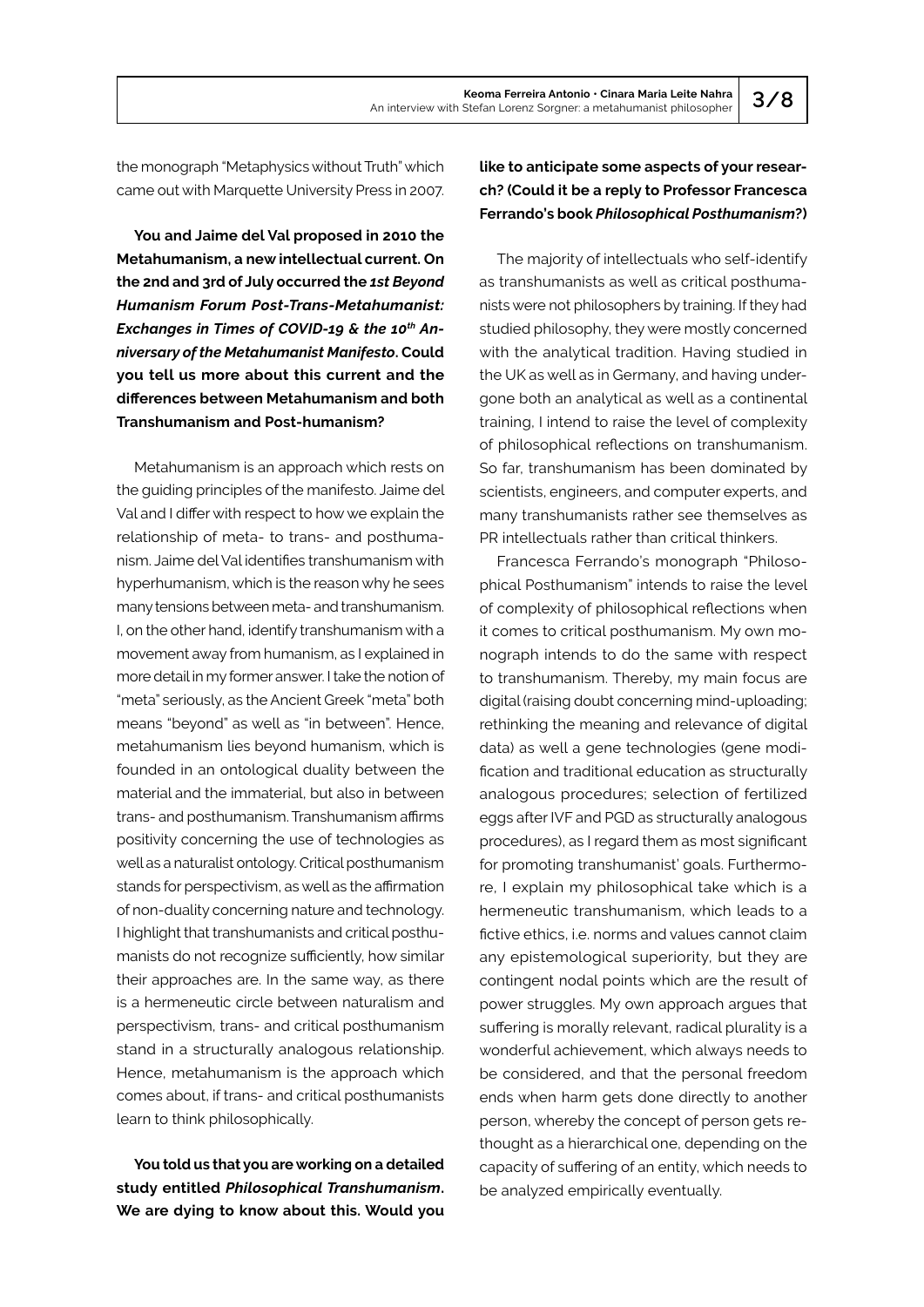**You wrote a paper named** *Philosophy as Intellectual War of Values,* **published in the book**  *Philosophy's Future: the problem of philosophical progress***. In your article, you stated that philosophy could have a future only by way of perspectivism/naturalism. Recently, a crime shocked our society: a 10-year-old child become pregnant after four years of sexual abuse by heuncle. In Brazil, abortion is not forbidden in cases of rape. A reactionary religious group tried to avert the legal abortion by rallying in front of the hospital. Even in crystal clear cases like this, where almost everyone could understand why abortion should be legal, at least in some instances, this is not yet the case. We see, nowadays, anti-intellectual movements and many people defending flat land theory, that China created the Covid-19 virus and many who deny the environmental crisis. Taking this into consideration, how can a philosophy of perspectivism help us?** 

Making the claim that personhood and the moral demand not to directly harm another person are contingent nodal points does not mean that these claims should not be effective. They lack epistemological superiority, but I and luckily many people today regard them as plausible. We hold on to these moral demands, and fight for them. Going against morality does not lead you to being punished in the afterlife, but makes you confront sanctions in this world, be it social, institutional or legal sanctions. If we want certain things to change, then we need to fight for them. We need to become active. We need to form alliances to bring about changes.

So what about the case of abortion? Suffering is morally relevant. Embryos neither possess a nervous system nor a sufficiently developed brain for experiencing suffering. If an entity does not experience pain, then it ought not be considered morally, as there is no moral reason for us doing so. This is not a universally valid insight. However, this is a moral narrative which many people find plausible. It is a narrative I present. In order for it to be effective, alliances need to be realized so that such insights can be appropriately considered in

laws. Even if we lack the claim that a moral insight is eternally valid, this does not mean that it is implausible, or that it cannot be effective in the lifeworld.

Actually, I regard it to be a strength that a moral insight is merely a contingent nodal point, as it reduces the violence which goes along with the sacred, the necessary, the valid. Embracing a fictive ethics leads to openness towards others. It is easier to enter into a dialogue, and you have a much less violent stance, if you regard fictive ethics as plausible.

What about anti-science or anti-intellectual movements? Perspectivism does not justify an anti-intellectual or an anti-scientific approach. Actually, in many cases it is easy to spot a performative self-contradiction among anti-science postmoderns e.g. if they get on a plane while defending an anti-scientific stance; if they truly doubted the pragmatic reliability of science, they could not justify taking a plane themselves. Perspectivism merely claims that the sciences cannot provide us with a truth in correspondence with the world. However, science can provide us with pragmatic truths. If you repeat a specific experiment, and you find out a specific correlation occurs in most of the cases, then this is a reliable scientific insight. Science can provide us with pragmatically reliable judgements. However, it cannot tell us whether a materialist, an idealist or psychophysiological ontology of permanent becoming ought to be embraced, as this concerns a knowledge which lies outside the scope of what empirical scientific endeavors can realize.

Similar reflections can apply to the case of anti-intellectualism. Doubting the universal validity of intellectual judgements does not imply that intellectual judgements should not be relied upon. Given an evolutionary understanding of human beings, intellect is a capacity which also came about as part of evolutionary developments. Intellect came about, as it was useful to us in some way. It provides us with insights which enable us to survive, get stronger, or help us to have a good time. Intellect might not be able to grant us an insight into the ontological foundation of the world, but if it provides us with pragmatically reliable insights, it is in our interest to usually use intellect.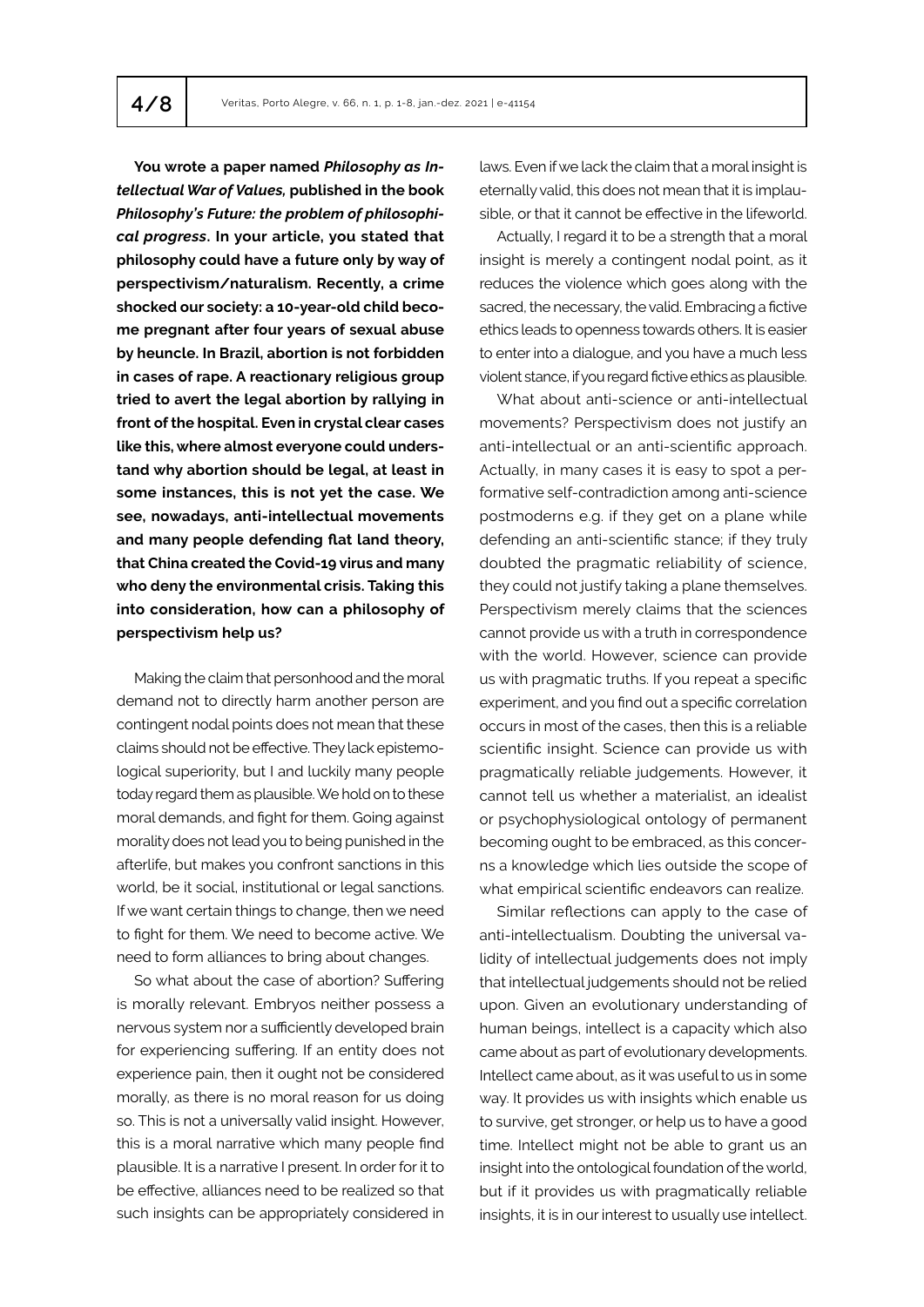These reflections show that scholars, who infer from perspectivism an anti-scientific stance, an anti-intellectual approach or a moral arbitrariness, have not reflected sufficiently on the meaning of perspectivism. The relevance of moral judgments can be explained, and anti-intellectual as well as anti-scientific approaches can be refuted on the basis of perspectivism. In addition, there is a specific strength which goes along with perspectivism, as it leads to a reduced inclination to take a violent stance concerning people who take a different approach. This is an attitude which I regard as extremely important, given the violent, and dangerous rigidity of fundamental religious, nationalistic, and authoritarian approaches. A pluralistic liberal democratic society would benefit significantly, if a weaker stance concerning moral judgements was widely shared, as thereby the violence against others could significantly be reduced.

**Returning to the previous question, let us talk a bit now about post-truth, one of the most nefarious problems to democracy. Would post-truth be a symptom of philosophy's sickness? How could we understand – and perhaps solve – this issue through perspectivism?**

Truth is such a big word in philosophy. However, philosophy should not be translated as the love of the truth, but rather as the love of wisdom. Thinkers used to refer to themselves as sophos, as wise human beings. Eventually, Pythagoras came and coined the term "philosophers", lovers of wisdom. Wisdom is not concerned with truth but with personal flourishing. How can we live good, fulfilled and flourishing lives? The highest form in Plato's philosophy was the form of the good. Nietzsche stressed that the earth turns around creators of new values. The question of the good is the central philosophical issue.

If the world is in permanent becoming in all respects, how can any judgement correspond to the world? A judgement consists of words which do not change, but all entities in the world are permanently changing. We need to clarify what we mean by truth. If the world is in permanent

becoming in all respects, it might be impossible to meaningfully apply the correspondence theory of truth. A pragmatic concept of truth might still be applicable. Perspectivism which stresses that all philosophical judgements are interpretations does not imply that an interpretation is a false statement. It merely stresses that any philosophical judgement can be false, not that it has to be false. However, has any philosophical judgement ever proven to be true?

What is important when we deal with philosophy are real life issues, and not necessarily the truth in correspondence with the world. If we are merely entities who have come about as a consequence of evolutionary processes, why should we be concerned with truth for the truth's sake? What if truth for the truth's sake leads to suffering or extinction? It cannot be guaranteed that truth, beauty, and goodness necessarily need to be identified.

We are struggling entities, struggling to survive, to gain power, and to have a good time. Truth for the sake of truth is not what we are after. Hence, we need to bear in mind that philosophy has to do with wisdom, with how to lead our lives, and with the question of the good. This is what we are doing, if we deal with the wide range of philosophical issues with which trans-, meta-, and critical posthumanist thinkers are concerned. This is also the reason why these posthuman issues are existentially important for me.

## **We are living in a pandemic crisis. What lessons can we learn from its impacts? What kind of response could Trans/Post/Metahumanism offer?**

I think we urgently need to rethink the meaning of digital data, as we are in a war for digital data. In the USA, digital data is primarily being collected by big companies. However, they rely on what we give to them as well as what they can get hold of as a consequence of trading digital data with other companies and institutions. China, in the meantime, has developed a far more efficient way of collecting digital data. They turn it into a political obligation, and they thereby have the potential of getting hold of much more data than any other country. In addition,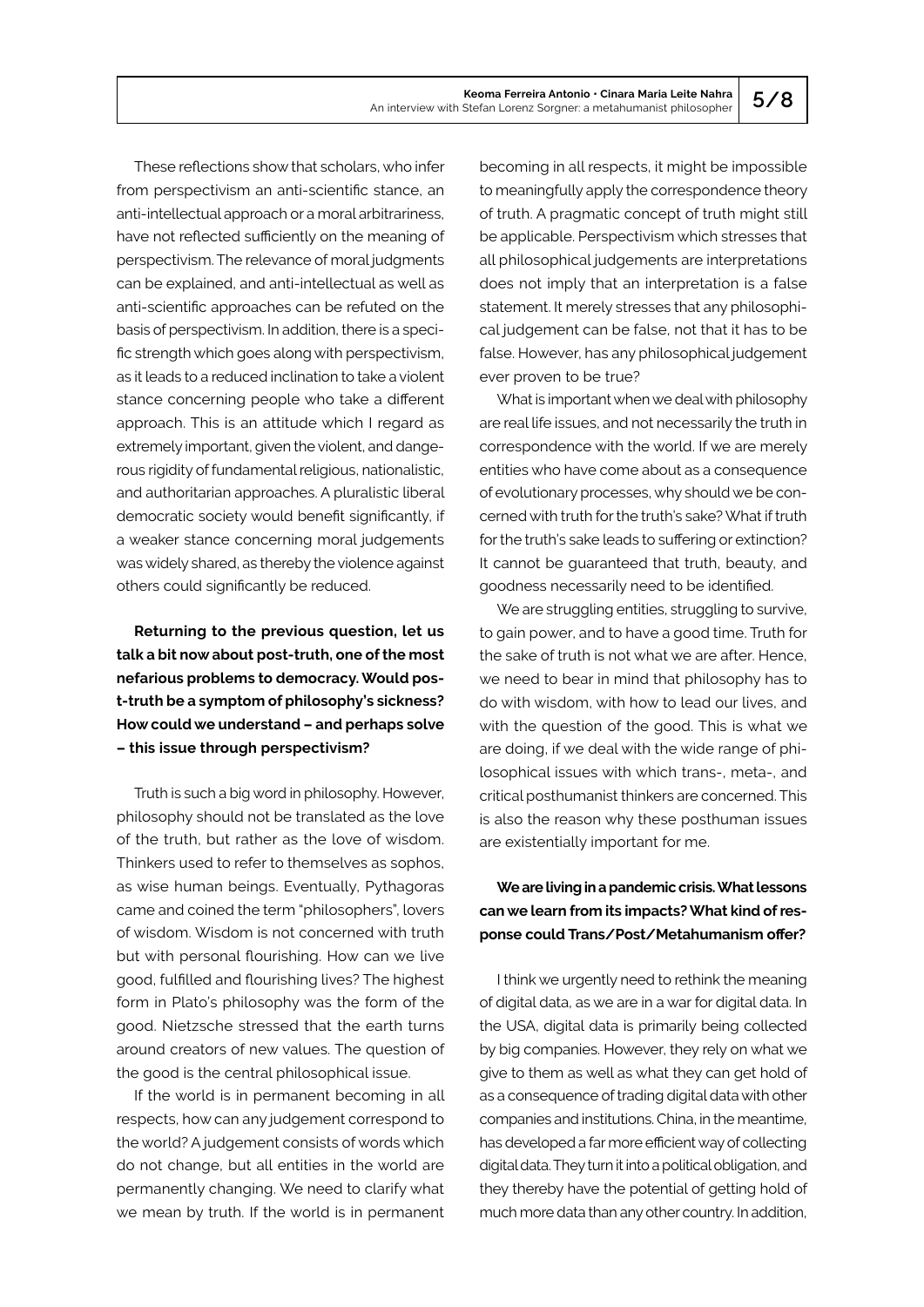they alter the structure of the internet by means of their policies. They turn the global internet into a local system, as they have access to the data of the internet in non-Chinese countries, but also have exclusive access to the data in China, which other countries or companies do not possess, if they do not subscribe to the Chinese laws. Chinese data is local, while the rest of the internet is global, besides the net in North Korea maybe.

Many economists claim that data is the new oil. While oil is a natural substance, but data is intellectual property, it is wrong to simply identify data with oil. However, it needs to be acknowledged that both entities are connected with power. The more digital data gets produced as a consequence of the increased digitalization, automation, and coming about of smart cities, and the internet-of-things, the more important it gets, as by means of data analysis we can realize significant correlations. These correlations are essential when it comes to political decision-making procedures, research in the social and natural sciences, the development of new technologies, or the realization of medical insights and treatments. No aspect of the lifeworld remains untouched as a consequence of digitalization. Those, who manage to get hold of the data, and realize the correlations, have the best starting point for economic flourishing. Given the current structures, one can wonder what could prevent China from turning into the economically leading nation in the near future. It is already the case that Chinese scientists have overtaken US scholars concerning the quantity of papers which they manage to publish in peer-reviewed journals per year.

Digitalization of the lifeworld also implies that we get upgraded by means of RFID chips which wander into several parts of our bodies so that they can analyze our bodily functions. A predictive maintenance of our health can be realized in this manner. We can be warned of us getting ill, while all our bodily functions are still working properly, in the same way as predictive maintenance works in machines. Sensors tell us that a specific part needs to be replaced, as it can be expected to malfunction in the foreseeable future given the available data.

If we had sensors in our bodies which permanently survey our bodily functions, an internet of bodily things, we could realize which alterations go along with being covid positive, too. In this way, positives could be identified and isolated much faster, in order to reduce the spread of the virus. By means of upgrading and permanently surveying bodily functions by means of RFID chips, a reliable way of ending the pandemic could be realized. However, this procedure presumes that chipping human beings becomes legally obligatory. Instead of being forced to carry your passport with you, you merely need a chip. In Sweden, initial steps have been taken towards such a future, as citizens can decide to be chipped as a way of receiving a passport. This leads to an enormous amount of social challenges; however, I think that the benefits outweigh the dangers which go along with it, if we permanently remind ourselves what a wonderful achievement it is to live in a society in which negative freedom, the absence of constraint takes a central role. Negative freedom does not imply that anything goes, as the freedom of a person ends when the person wishes to actively harm another person, and on the basis of this logic, it can be argued that vaccinations or the chipping of humans can become a legally obligatory procedure.

**In your recently published article,** *What does it mean to harm a person***, you analyzed how our most potent ethical theories, from deontological to Singer's utilitarianism, cannot deal satisfyingly with the newest ethical challenges, for instance, what is the moral status of an AI. Although you made some remarks about the limits of Singer's ethics, you keep suffering as a plausible criterion. However, one of the Trans/Post/Metahumanist preoccupations is ecological devastation. How can we attribute moral status to forests, trees or insects? Can we justify why we cannot destroy forest or non-sentient lives without appealing to anthropocentric reasons?** 

This is a tricky challenge indeed. Critical posthumanists take a relational ethical approach,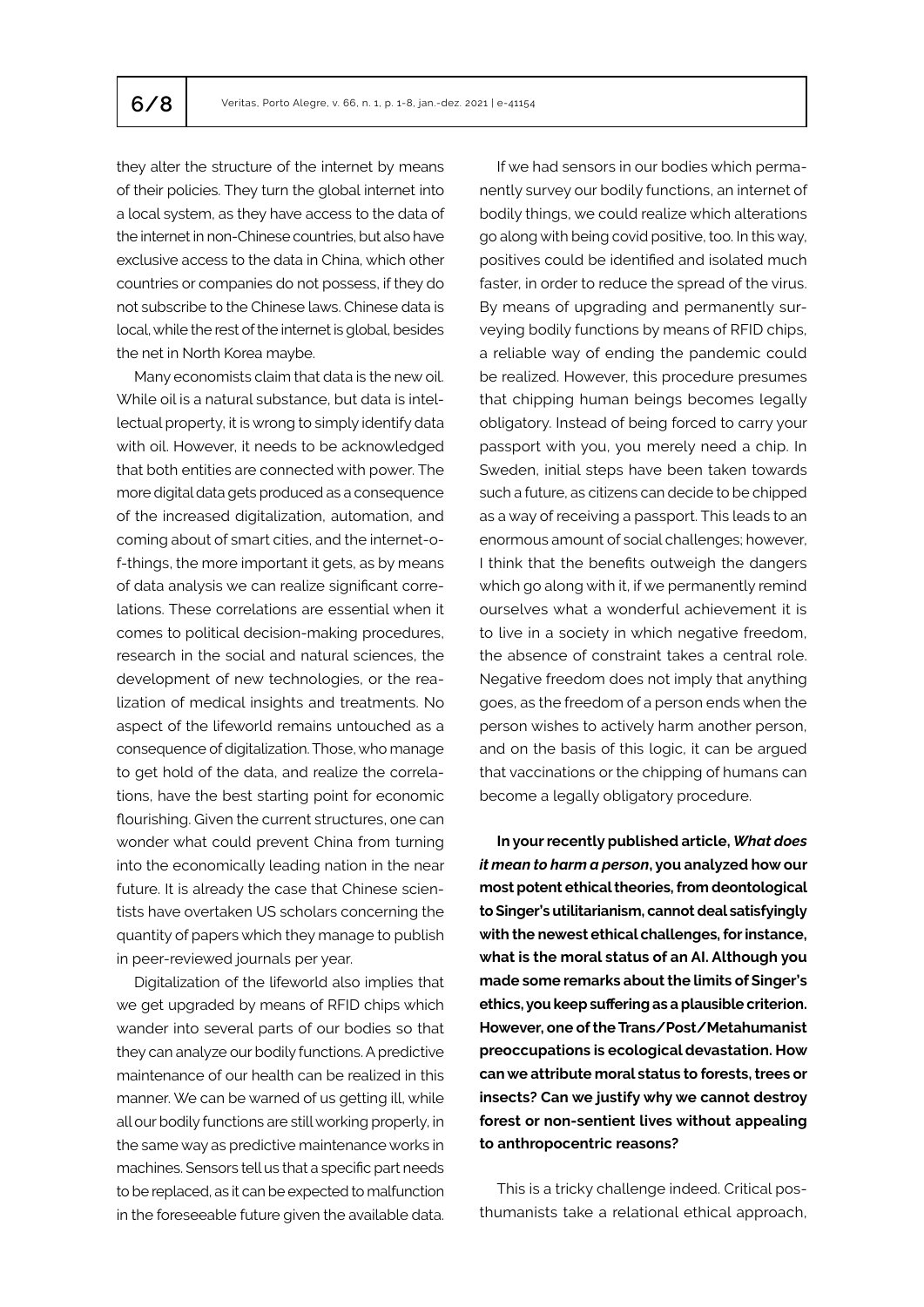but I regard this as highly dangerous, as it has paternalistic implications. Let me briefly explain this by reference to an example. A relational ethics implies that your obligations depend on your relationalities. In China, a relational ethics is dominant, as traditional Chinese religious approaches were relational, too. Your duties are the result of which role in a family, a city or an institution, you have. It was recently the case that a Chinese teenager passed the entrance exam to a university. However, he was not allowed to start studying there, as his dad had a massive debt which he did not pay back. The immoral behavior of the dad had consequences for other members of the family, here the son who wanted to study. The son did not do anything wrong, but nevertheless he was punished, as his dad failed to undertake his obligations. This clearly shows the paternalistic implications of a relational ethical approach, which I regard as highly dangerous. With an awareness of the terrible paternalistic structures of the so called "Third Reich", I am convinced that everything must be done to avoid the coming about of such frightening paternalistic political structures. Relational ethical approaches have such dangerous implications. I regard individual personal freedom as a wonderful achievement which must not be undermined.

There are critical posthumanist approaches who arque that it would be best, if humans died out. There are other such approaches which demand that human existence on earth must be regulated such that the relational complex of the earth lives in an appropriately attuned order. This, however, demands that eugenic practices need to be implemented, which forbid people to procreate other people. This undermines the wonderful achievement of negative freedom for which we have been fighting for on various levels during the enlightenment process. Scientists, intellectuals, as well as the wider public have fought for their right to live in accordance with their idiosyncratic wishes, longings and desires, and I regard plurality and negative freedom as a wonderful achievements, I am happy that this insight is widely shared today. If you start from this insight, however, then it can

be more problematic to deal with some global challenges like climate change.

Instead of the demand to introduce new eugenic laws concerning procreation or to get rid of human beings or to return to a natural world before the time during which evil technologies have destroyed our harmonious relationship with nature, we desperately need to focus on technological solutions for the various issues which can be associated with climate change, e.g. in-vitro- -meat, roofs made out of solar panels, real vegan cheese on the basis of gene edited yeast, new architectural solutions for physical, biological, economic, and social conditions for successful and productive agriculture solutions in urban environments, e.g. Plantagon, and new ways of transportation which is better for the environment, like Hyperloop. This is where the real challenges lie. Instead of wondering whether we already live in a computer simulation or arguing about how many angels fit onto the tip of a needles, we need to deal with practical real life challenges.

Why should we do so? I think the answer has to be a personcentric one. It matters to persons, where they live and which report they have with the environment. It is not the case that there is a categorical ontological difference between persons and the environment, but suffering matters. Using precious soil for digital technologies does not harm the soil. It has consequences for persons. Forests matter, because they are relevant for persons, whereby the notion of a person should not be an anthropocentric one. The concept of a person should be a hierarchical one, and should depend on the capacity of suffering of entities, as suffering is morally relevant, whereby we need to develop an empirical means for realizing the intensity of suffering of an entity to develop a reliable way of determining personhood. This might not be an approach which is satisfactory in all circumstances, but it is an as-good-as-it-gets ethics, and this is all I am trying to present. If the contingent nodal points, which we stick to, are not plausible anymore, we need to develop new ones.

Political and social institutions are relevant for taking care of a sustainable existence for persons.